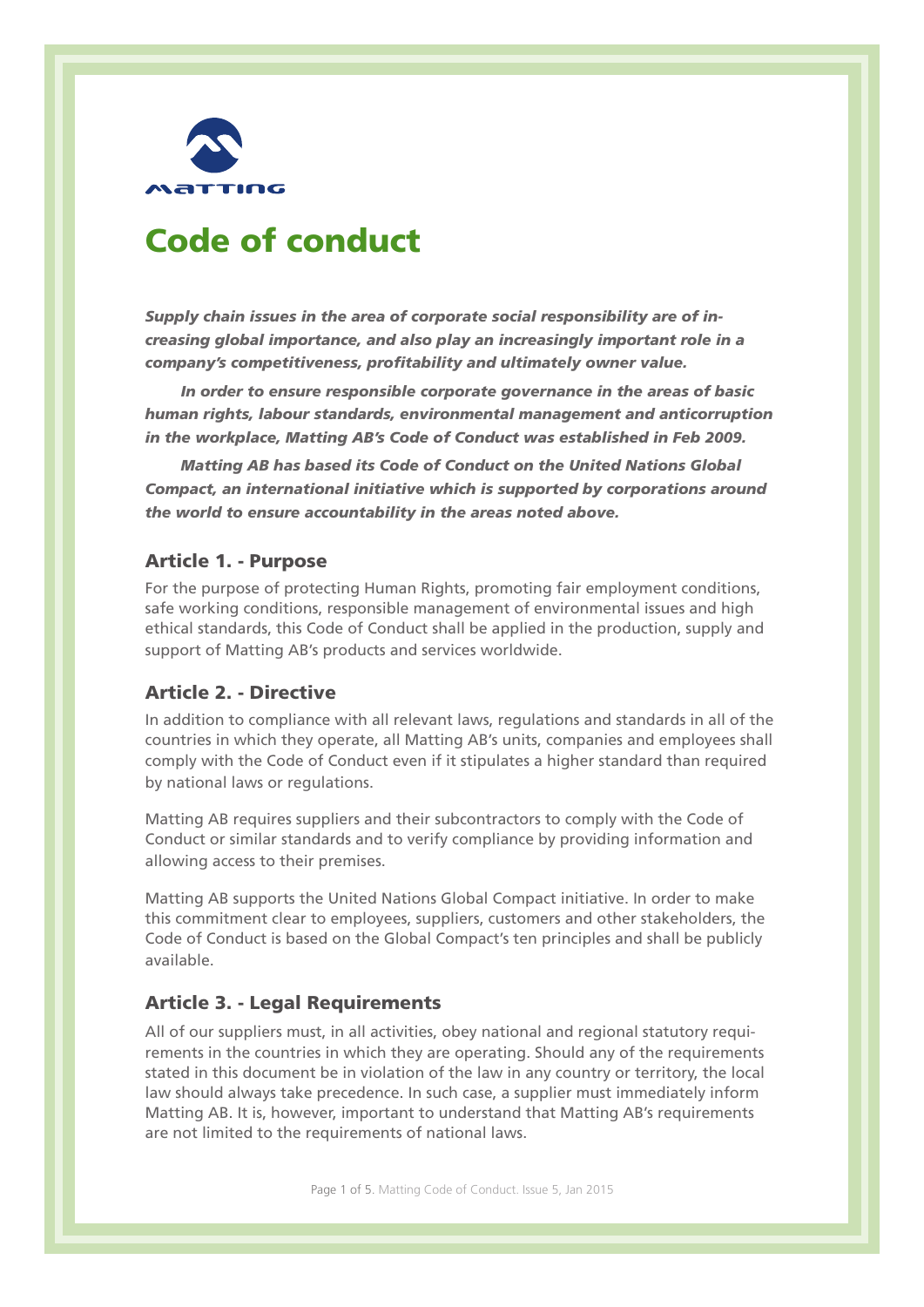

## Article 4. - Workers' Rights

## 4.1 Basic Human Rights

Anyone who works directly or indirectly for Matting AB should be entitled to his or hers basic human rights.

Matting AB does not accept the use of bonded workers, forced labour, prisoners or illegal workers. If foreign workers are employed on a contract basis, they should never be required to remain in employment against their will. The employer shall cover all commissions and recruitment agency fees.

Matting AB does not accept that workers are subject to corporal punishment, mental or physical disciplinary action, or harassment. Dismissal of female workers due to pregnancy is not acceptable. We recommend that all workers are free to peacefully and lawfully join associations of their own choosing, and have the right to bargain collectively.

No worker should be discriminated against because of age, race, gender, religion, sexual orientation, marital or maternity status, political opinion or ethnic background. Matting AB recommends that all workers with the same experience and qualifications receive equal pay for equal work.

## 4.2 Wages and Working Hours

All workers should know the basic terms and conditions of their employment. Legislated minimum wages should be a minimum, rather than a recommended level.

Wages should be paid regularly and on time. A normal workweek must not exceed the legal hourly limit, and all overtime work should be properly compensated.

Workers should be granted stipulated annual leave, sick leave and maternity/paternity leave without any form of repercussions.

# Article 5. - Safety

## 5.1 Building and Fire Safety

Matting AB requires that worker safety always is a priority concern. Buildings must have clearly marked exits, and emergency exits on all floors. We recommend that all exit doors should be open outwards. Exits should not be locked, and should be visible. All workers shall be informed of the safety arrangements. An evacuation plan should be displayed on every floor of a building and the fire alarm should be tested regularly. Regular evacuation drills are recommended.

### 5.2 First Aid

First aid equipment must be available in a building, and at least one person in each department should be trained in basic first aid. It is recommended that a doctor or nurse is available on short notice in the event of an accident on the premises. The employer should cover the costs (not covered by social security) of medical care for injuries incurred on their premises.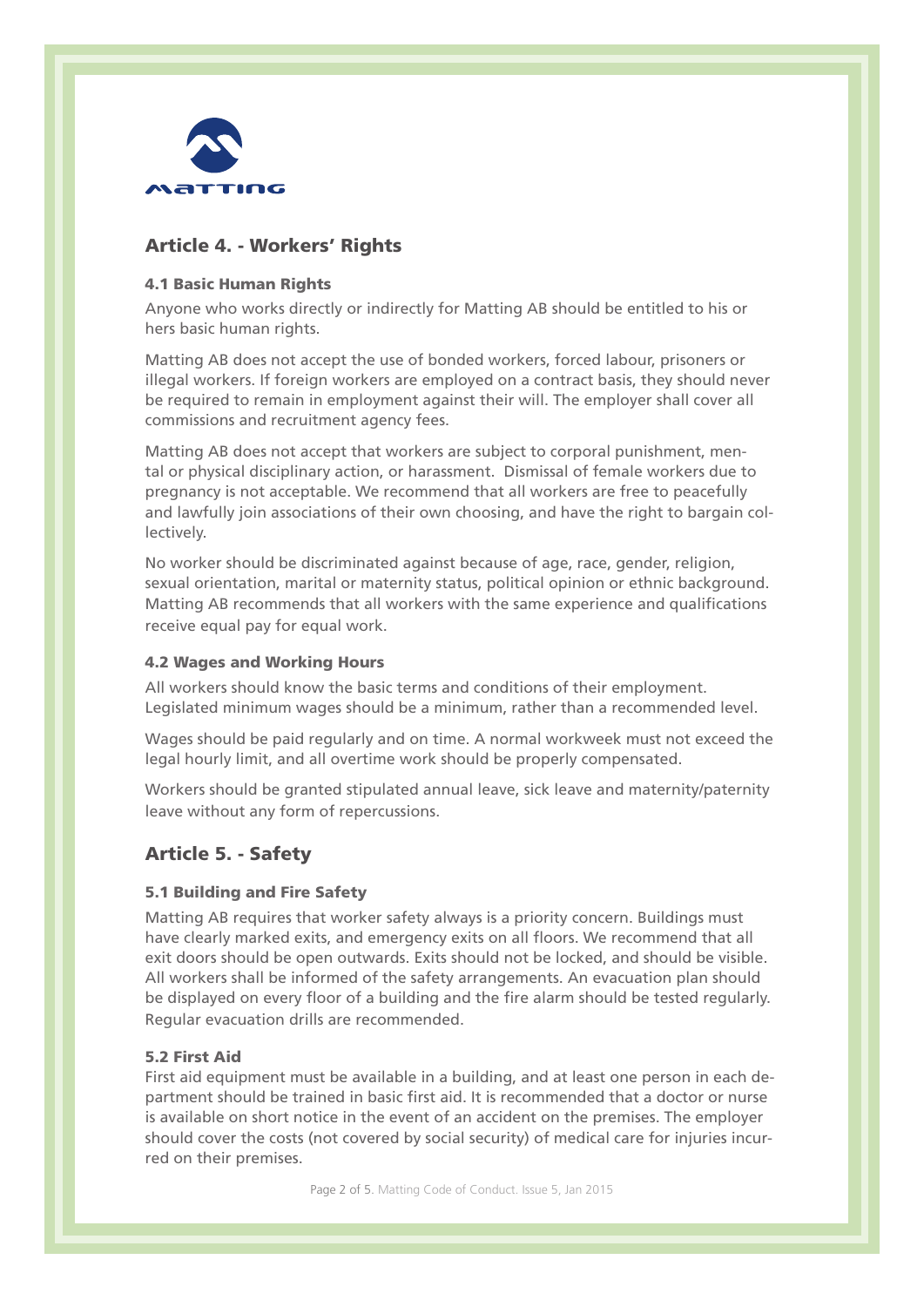

## Article 6. - Workplace Conditions

It is important for all workers' well being, that chemicals are handled in a safe and correct way. All chemicals shall be marked, and labelled in a correct way. Training and instructions for handling chemicals must be performed and workers must have adequate body protection.

The temperature and noise level of the work environment should be tolerable. Ventilation should be adequate. Lighting should be sufficient for the work performed.

The workplace should have an adequate number of clean sanitary facilities, which are preferably separated for men and women. Workers should have access to these facilities without unreasonable restrictions.

# Article 7. - Housing Conditions

Where staff's housing facilities are provided, Matting AB requires that workers' safety is a priority concern. The recommended safety and workplace conditions described above are applicable to these housing facilities. All workers should be provided with their own individual bed, and the living space per worker must meet the minimum legal requirement.

Dormitories, toilets and showers should be separated for men and women. There should be no restriction on workers' rights to leave the dormitory during off-hours.

Fire alarms, fire extinguishers, unobstructed emergency exits and evacuation drills are of particular importance in dormitory areas.

## Article 8. - Environmental Issues

The environment is of increasing concern globally and Matting AB expects its suppliers to comply with applicable environmental laws and regulations and fulfil the terms of Matting AB's environmental requirements.

## Article 9. - Child Labour

Matting AB does not accept Child Labour.

Matting AB supports the United Nations (U.N.) Convention on the Rights of the Child (1989). Matting AB's Child Labour Code of Conduct is based on this Convention, stipulated in:

Article 3; *''All actions concerning the Child shall take full account of his or her best interests.''*

Article 32.1 *''the right of the child to be protected from economic exploitation and from performing any work that is likely to be hazardous or to interfere with the child's education, or to be harmful to the child's health or physical, mental, spiritual, moral or social development''.*

Page 3 of 5. Matting Code of Conduct. Issue 5, Jan 2015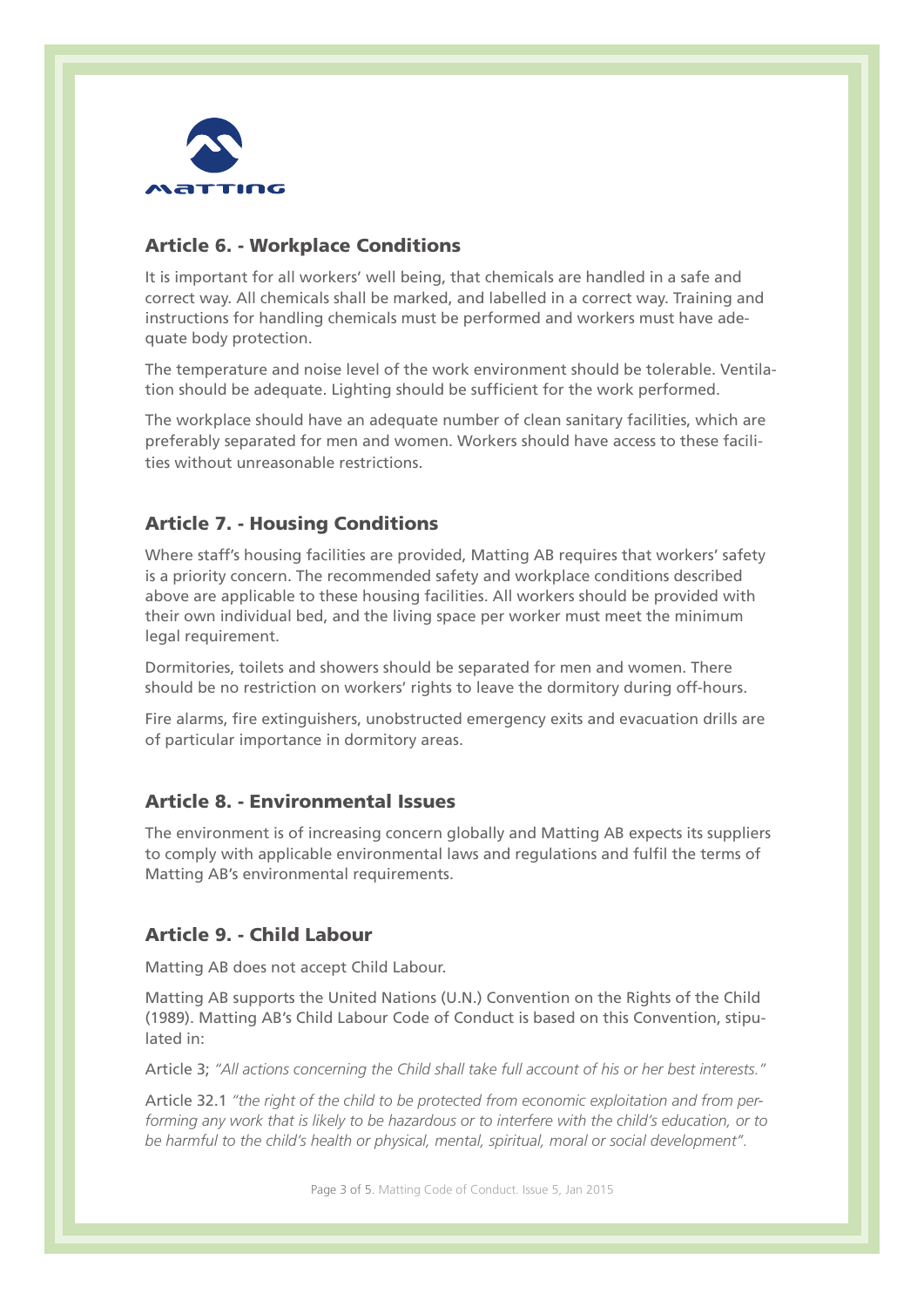

In addition, this Code of Conduct is based on the International Labour Organisation (ILO) Minimum Age Convention no. 138 (1973).

According to this convention, the word "Child" is defined as any person below fifteen (15) years of age, unless local minimum age law stipulates a higher age for work or mandatory schooling, in which case the higher age would apply. If, however, the local minimum working age is set at fourteen (14) years of age in accordance with exceptions for developing countries, the lower age will apply.

This Code of Conduct also incorporates the ILO Convention on the Worst Forms of Child Labour no. 182 (1999).

### 9.1 Implementation

All actions to avoid Child Labour shall be implemented taking the Child's best interests into account.

Matting AB requires that all suppliers shall recognise the U.N. Convention on the Rights of the Child, and that the suppliers comply with all relevant national and international laws, regulations and provisions applicable in the country of production.

Suppliers are obliged to take the appropriate measures to ensure that no Child Labour occurs at suppliers' and their sub-contractors' places of production.

If Child Labour is found in any place of production, Matting AB will require the supplier to implement a corrective action plan. If corrective action is not implemented within the agreed time-frame, or if repeated violations occur, Matting AB will terminate all business with the supplier concerned.

A corrective action plan shall take the Child's best interests into consideration, i.e., family and social situation and level of education. Care shall be taken not merely to move Child Labour from one supplier's workplace to another, but to enable more viable and sustainable alternatives for the children

The supplier shall effectively communicate to all its sub-contractors, as well as to its own co-workers, the content of the Matting AB's Code of Conduct, and ensure that all measures required are implemented accordingly.

#### 9.2 Young workers

Young workers of legal working age have, until the age of 18, the right to be protected from any type of employment or work which, by its nature or the circumstances in which it is carried out, is likely to jeopardise their health, safety or morals.

Matting AB therefore requires all its suppliers to ensure that young workers are treated accordingly; this includes measures to avoid employment during school hours. Limits for working hours and overtime should be set with special consideration to the workers' low age.

Page 4 of 5. Matting Code of Conduct. Issue 5, Jan 2015